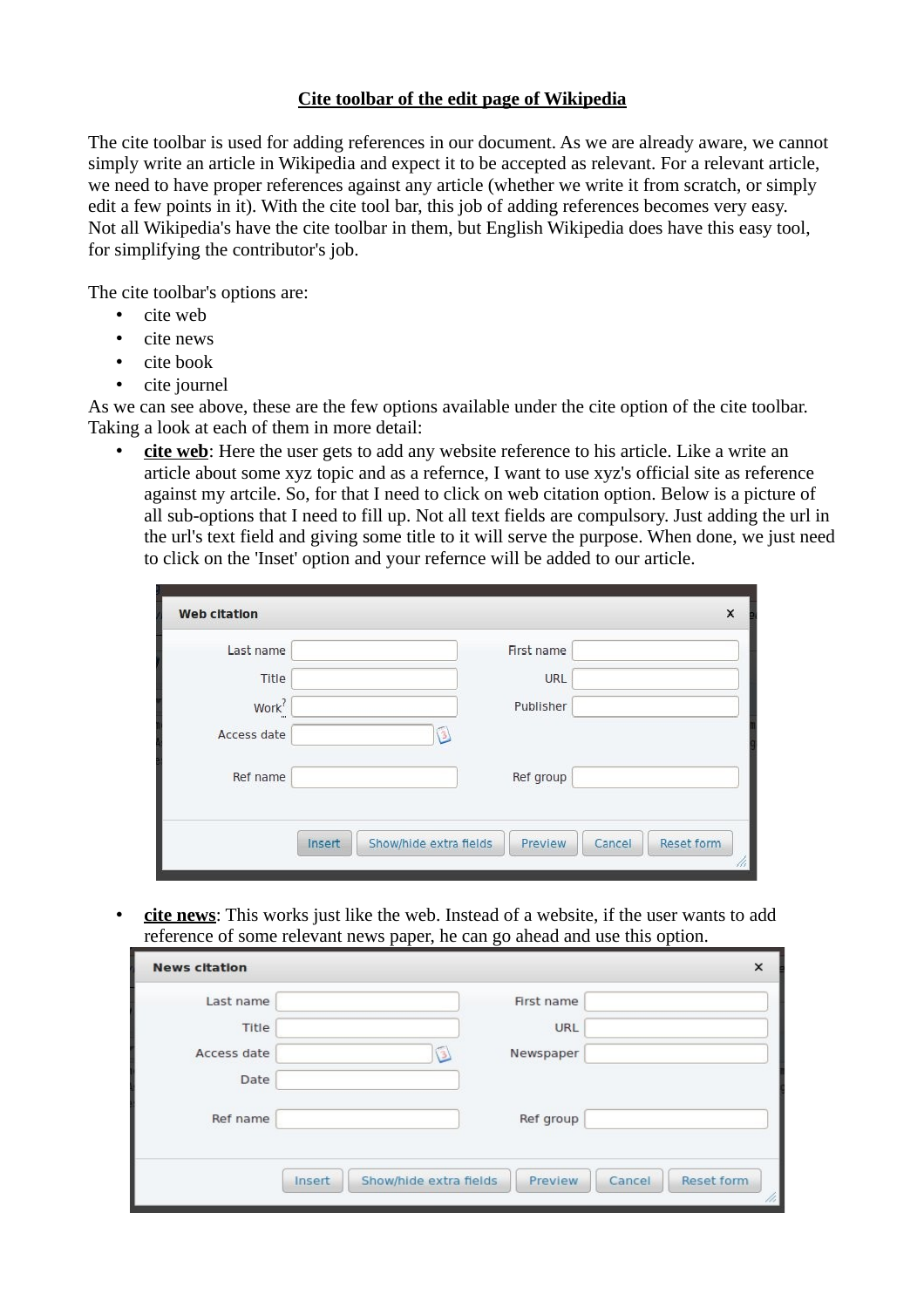• **cite book**: This option also works same as web or newspaper with a few changes. Here, the user needs to give reference of the book, the pages from where the contributor has picked reference and also give the book's ISBN (International Standard Book Number). Adding the book's ISBN number is important here.

| Last name   | First name |  |
|-------------|------------|--|
| Title       | Year       |  |
| Publisher   | Location   |  |
| <b>ISBN</b> | Pages      |  |
| URL         |            |  |
| Ref name    | Ref group  |  |
|             |            |  |

• **cite journal**:Journal citation is used for adding references from a journal. Here some important fields are the name of the journal, the date of it being issued (month and year also), the series, the pages from where the reference is taken and also its DOI(Digital Object Identifier) and PMID (PubMed Ids).

| <b>Journal citation</b> |                                  |             | $\times$                    |
|-------------------------|----------------------------------|-------------|-----------------------------|
| Last name               |                                  | First name  |                             |
| Coauthors               |                                  | Title       |                             |
| Journal                 |                                  | Date        |                             |
| Year                    |                                  | Month       |                             |
| Volume                  |                                  | Series      |                             |
| Issue                   |                                  | Pages       |                             |
| DOI                     |                                  | <b>PMID</b> | Q                           |
| <b>URL</b>              |                                  | Access date | $\circled{3}$               |
| Ref name                |                                  | Ref group   |                             |
|                         | Show/hide extra fields<br>Insert | Preview     | <b>Reset form</b><br>Cancel |

## **Technical details of how cite works in English Wikipedia:**

In English Wikipedia, when we add some cite, it gets added as:

ref>{{cite <type> |title=<title> : |work=<details> | publisher=<publisher details> | date= <date> | accessdate=<accessdate> | url=<full url> } } & lt;/ref>

After all the references are added and the article is complete, the contributor needs to add the References as title and add {{Reflist}}. As soon as the reflist is successfully added, all the references added in the citation above will be listed under the heading of References.

A list of strings that needs to be translated to other languages to make this toolbar fully translated to any language are: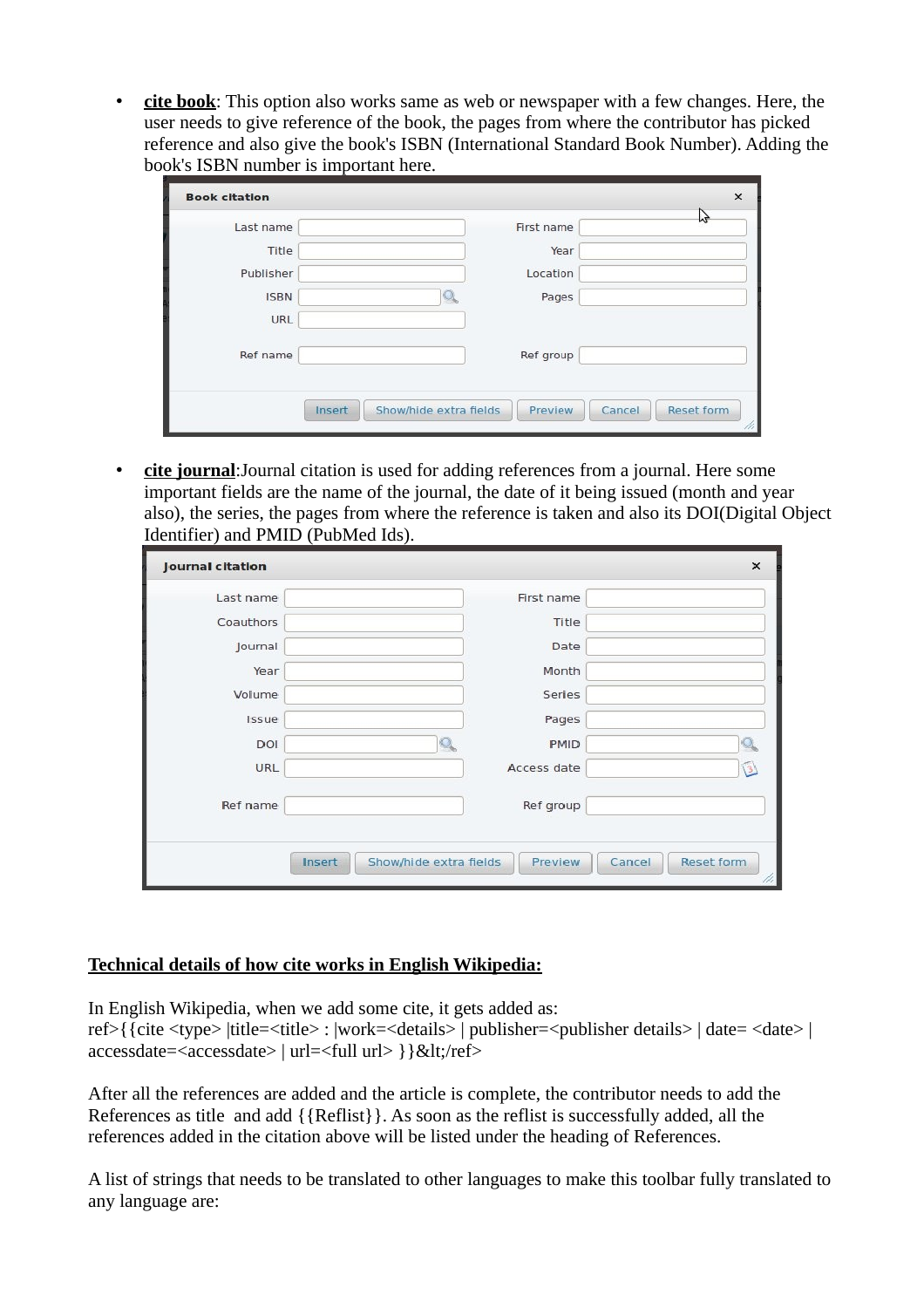- cite
- cite web
- cite news
- cite book
- cite journal
- title
- work
- publisher
- details
- date
- access date
- url
- last name
- first name
- coauthors
- journal
- year
- volume
- month
- series
- issue
- page
- Ref name
- Ref group
- location
- Newspaper
- work

The templates used by cite toolbar are:

- $\leq$ ref>{{cite web}} $\leq$ ref>
- $\langle \text{ref} \rangle$ {{cite news}} $\langle \text{ref} \rangle$
- $\langle \text{ref} \rangle$ { {cite journal} }  $\langle \text{ref} \rangle$
- $\langle ref \rangle$ { cite book } }  $\langle ref \rangle$

## **How this can work for other wikis?**

Cite does a very simple work. Whatever details are entered under the cite option simply added under <ref> tag and some specific templates are used based on the type of cites being used. We simply need to use the same code in any other wiki. There will be no change in code.  $\leq$ ref $>$ tag will remain the same, even the cite templates can remain the same, with only their translation in the specific language as per required. Like, for Bengali Wikipedia (i.e. bn.wikipedia.org), the same code can pulled in with some localizations done like

For eg. cite= উদ্ধত web=ওেযব news=খবর journal=সামিযক পিতকা book=বই

With these simple changes done, this code will be very easy to pull in in any other wiki. The above mentioned set of words, only translated and kept in some repository, they can be very easily pulled in by developers and implemented as per requirement.